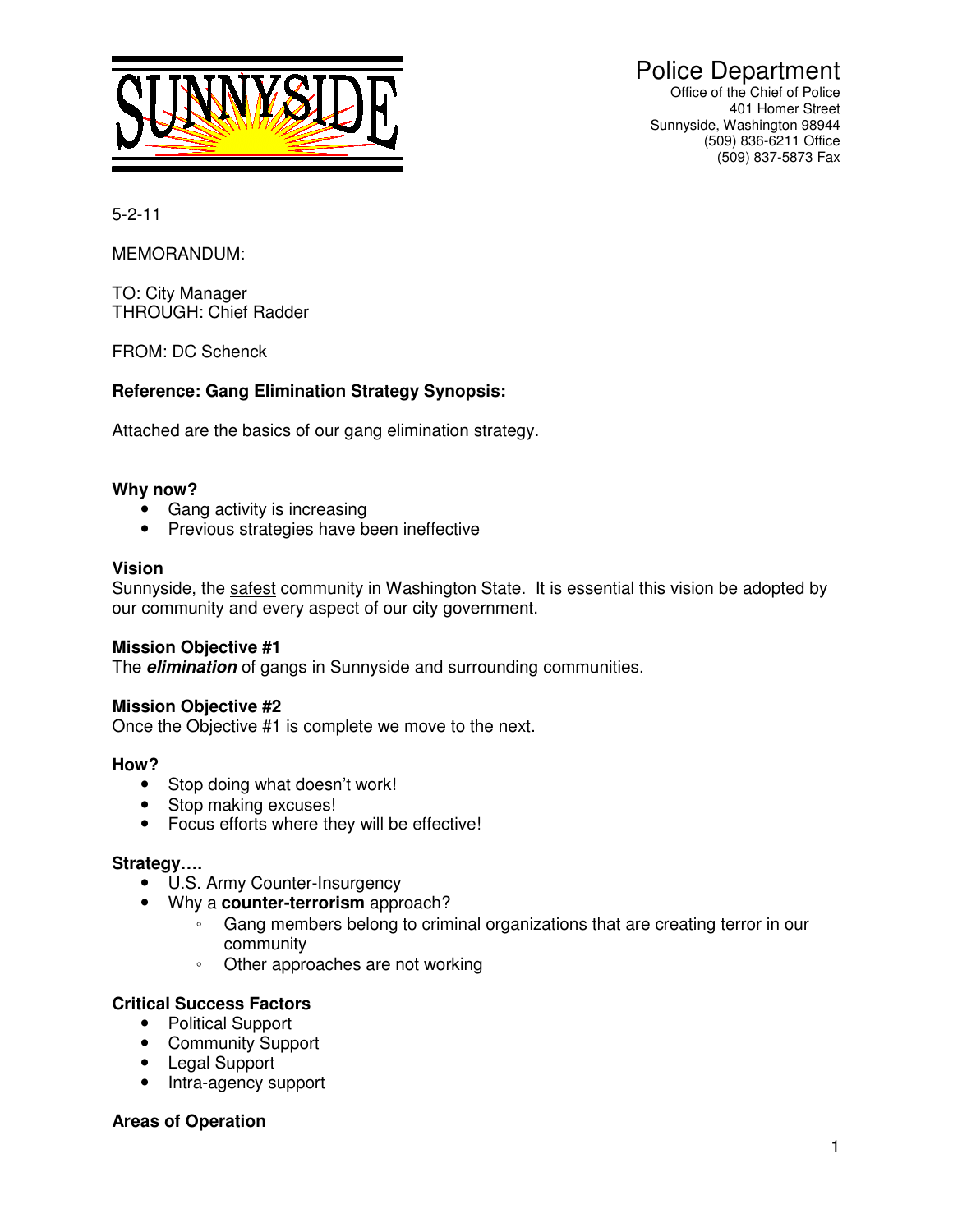- 1. Interagency-Political
- 2. Security
- 3. Intelligence
- 4. Public Information
- 5. Offensive

# **AO 1. Organize for Interagency/Political**

- Other agencies/groups are essential to the success of our mission
- They are not under our control but we must identify them and determine their role and capabilities
- Prevention, intervention, recreation, community mobilization efforts must be supported
- Political efforts must be focused towards the mission

# **AO 2. Organize for Intelligence**

- Intelligence and Operations must complement each other
- Operations must be intelligence driven
- The organization must be designed to gather and process intelligence

# **AO 3. Security**

- Staffed currently
	- o Police Officers, School Resource Officers, Hospital Police, Reserve Officers, Explorers provide basic security to the community
- Essential for our community to feel safe
- Absent, commerce will fail to thrive and community members will seek to live elsewhere

# **AO 4. Public Information**

- We must change the environment that allows gangs to thrive
- Replace the current "Single Narrative"
	- $\circ$  This is a simple, unifying, easily expressed story or explanation that organizes people's experience and provides a framework for understanding events
- Change community perceptions that tolerate gang activity

# **AO 5. Offensive Operations**

- Gang unit is imperative
	- o Without this unit we are forced to continue emphasizing "security"
- If we attack the gang problem gradually or lightly the gangs will have time to adapt

# **Offensive Operations**

- Destroy Support
- Deny Sanctuary
- Marginalize

# **Gang Support Network**

The most direct offensive is targeting the gang members active internal support.